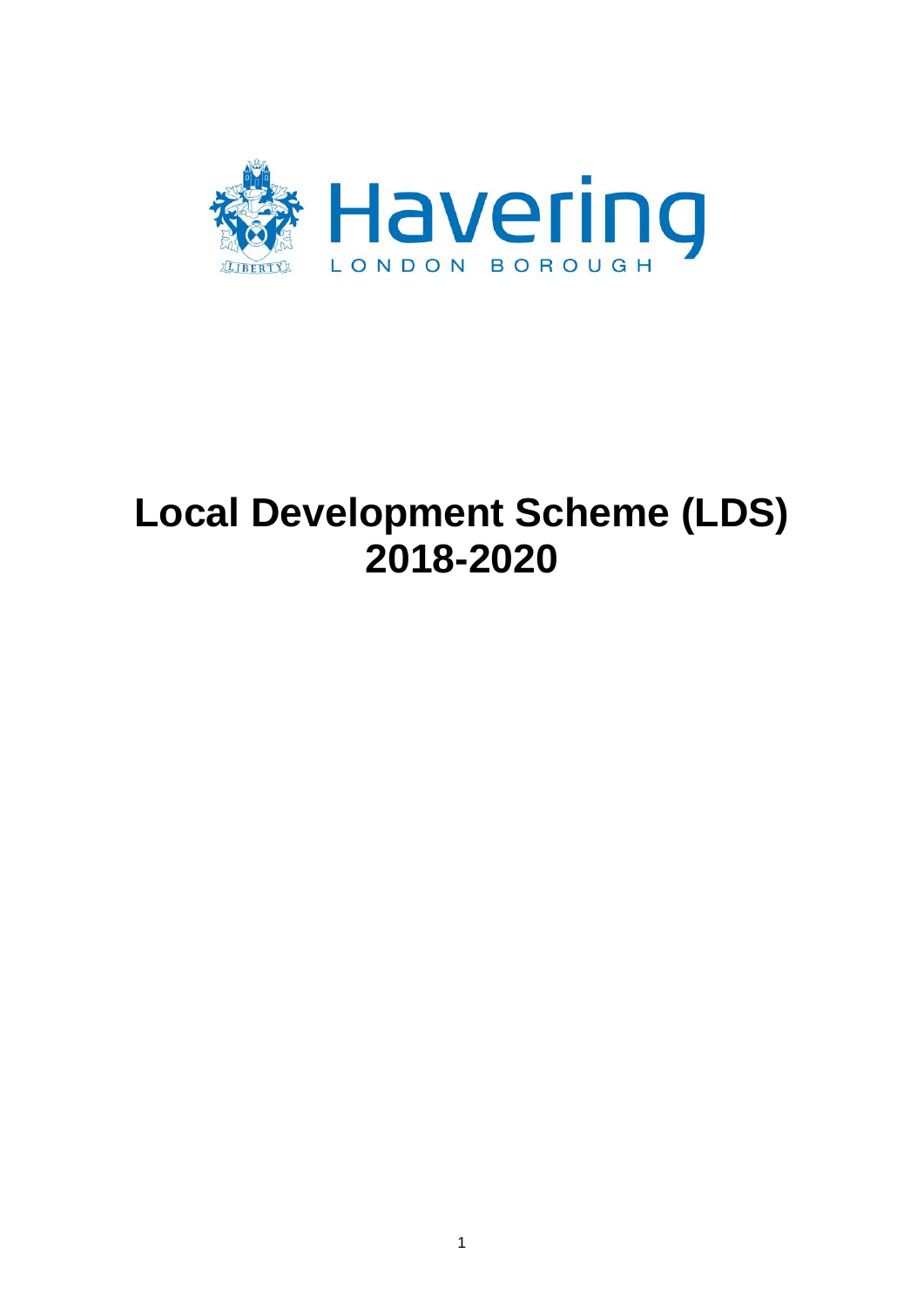# **CONTENTS**

| 3. SCHEDULE OF PLANNING DOCUMENTS TO BE PREPARED  5 |  |
|-----------------------------------------------------|--|
|                                                     |  |
|                                                     |  |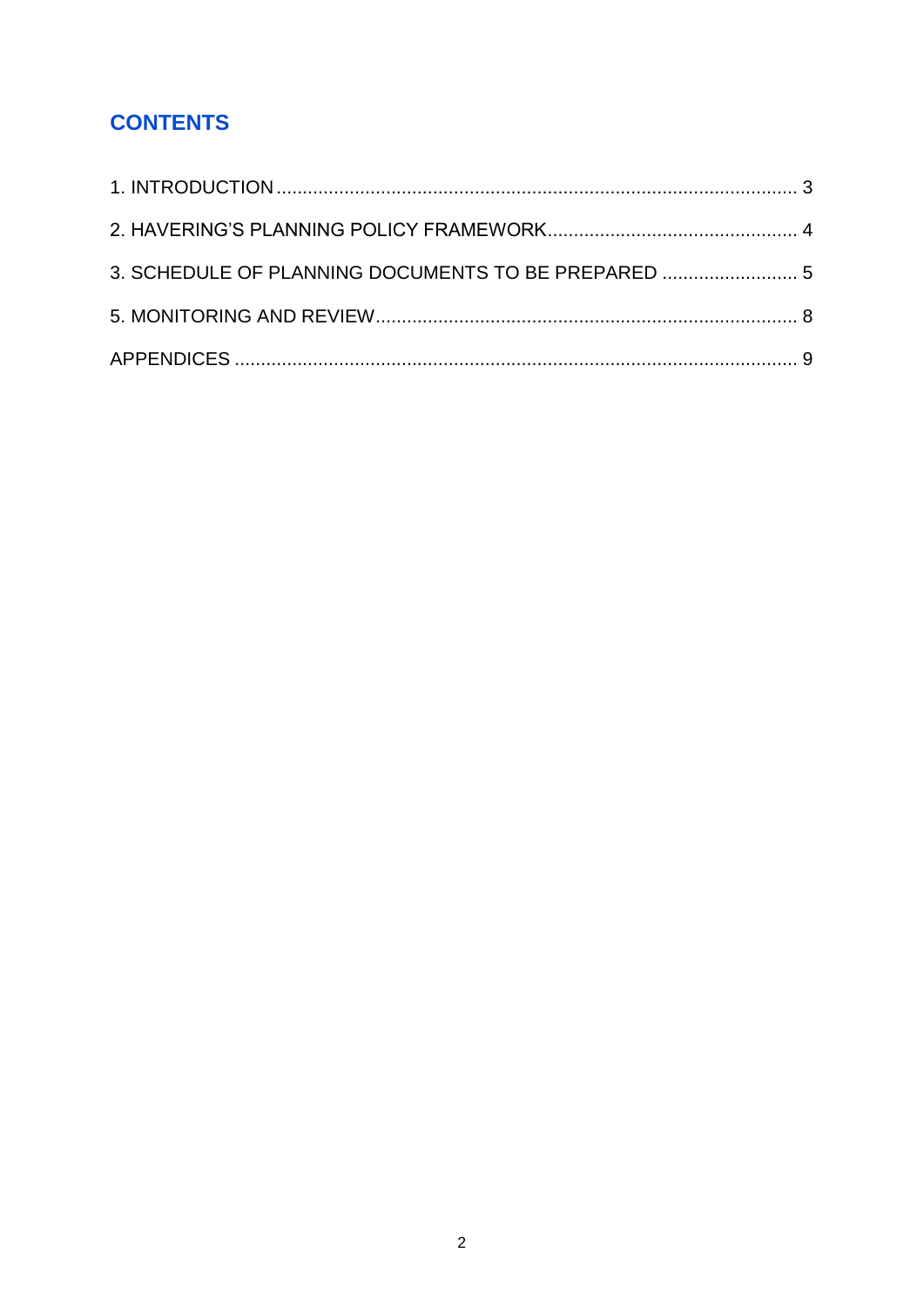# <span id="page-2-0"></span>**1. INTRODUCTION**

## *Purpose of the LDS*

Local planning authorities are required to prepare and maintain a Local Development Scheme (LDS) under the Planning and Compulsory Purchase Act 2004.

The purpose of the LDS is to set out the plans and policy documents that will be prepared by the London Borough of Havering and a timetable for their delivery.

This LDS replaces the most recent Havering LDS (2016) and sets out:

- The planning policy documents that Havering have already prepared
- The planning policy documents that Havering intend to produce
- The subject matter and geographical area of each of the proposed documents
- The timetable for the preparation of the documents over the next three years
- The opportunities for the local community and stakeholders to be involved in preparing planning policies by setting out an indicative timetable for the preparation of each document.

## *The plan making system*

The Planning and Compulsory Purchase Act 2004, together with related regulations and Government guidance, introduced a revised planning system based around the Local Development Framework. This has been subsequently amended by the Localism Act, revised Regulations and the National Planning Policy Framework which, amongst other things, refer to Local Plans rather than Local Development Frameworks.

#### **Planning Policy**

In March 2012 the Government published its National Planning Policy Framework (NPPF) which sets out the planning policies for England and how these are expected to be applied. Alongside the NPPF, Planning Policy for Traveller Sites was published in 2012 which sets out specific planning policies in relation to Local Plan making and determining planning applications.

The London Plan 2015 (consolidated with alterations since 2011) is the statutory spatial development strategy for London and it forms part of the Development Plan for Havering.

As set out above, Local Development Frameworks are now being replaced with Local Plans. Havering's planning policy documents will include:

- The Havering Local Plan (including Site Specific Allocations Local Plan)
- Supplementary Planning Documents
- Statement of Community Involvement
- Authority Monitoring Report
- Community Infrastructure Levy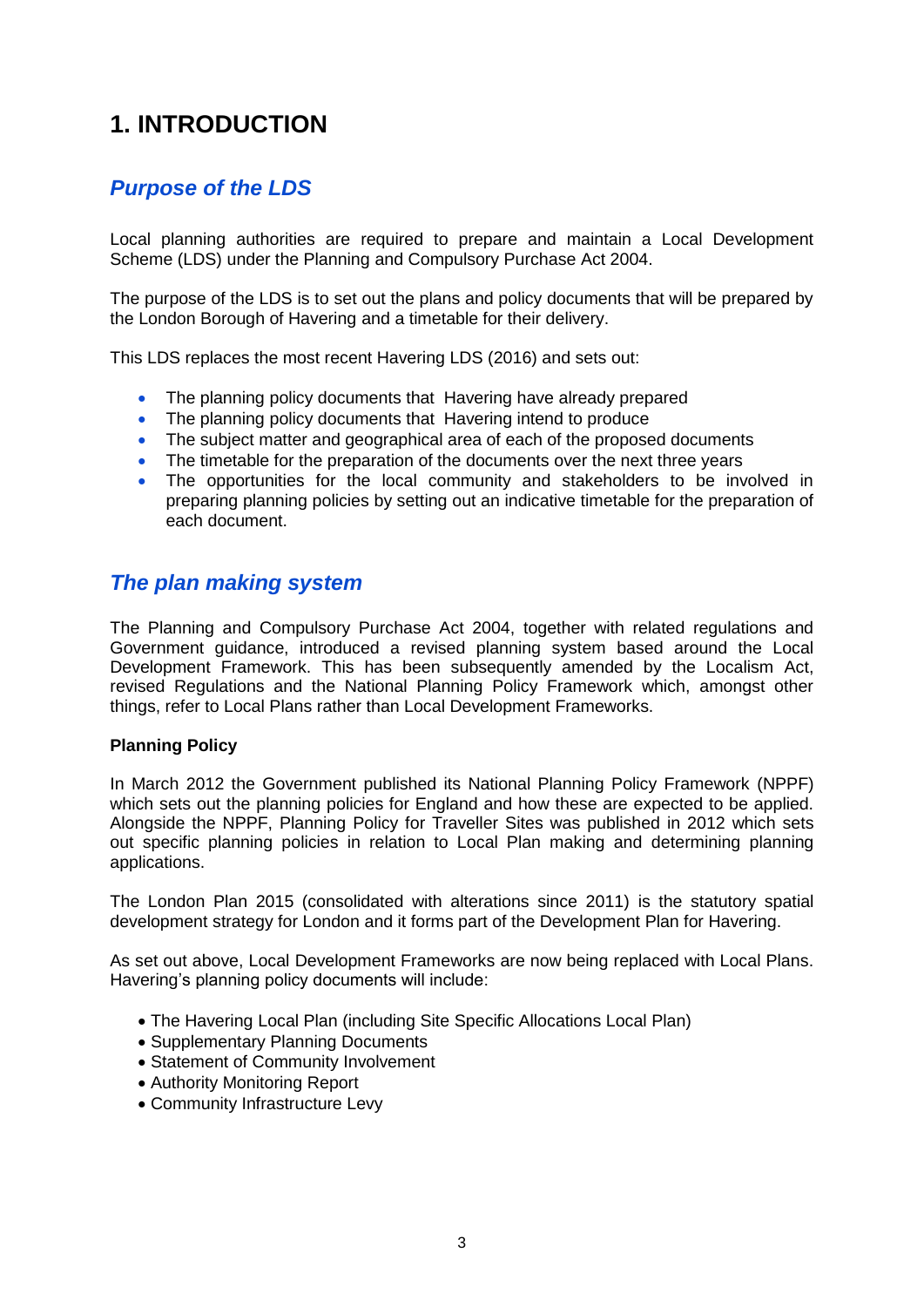# <span id="page-3-0"></span>**2. HAVERING'S PLANNING POLICY FRAMEWORK**

# *2.1 The Local Development Framework*

LB Havering has made good progress in bringing forward a number of important policy documents which form Havering's Local Development Framework (LDF). This includes D*e*velopment Plan Documents and Supplementary Planning Documents as listed below and set out in further detail in Appendix 1.

#### *DEVELOPMENT PLAN DOCUMENTS*

- Core Strategy (and Proposals Map) 2008
- Development Control Policies 2008
- Site Specific Allocations 2008
- Romford Area Action Plan 2008
- East London Joint Waste Development Plan 2012 (prepared jointly with LBs Barking and Dagenham, Newham and Redbridge who are members of the East London Waste Authority with Havering).

#### *SUPPLEMENTARY PLANNING DOCUMENTS*

- Shop Front Design 2013
- Planning Obligations 2013
- Landscaping 2011
- Heritage 2011
- Residential Extensions and Alterations 2011
- Residential Design 2010
- Designing Safer Places 2010
- Protecting and Enhancing the Borough's Biodiversity 2010
- Protection of Trees During Development 2009
- Sustainable Design and Construction 2009
- Hall Lane Policy Area 2009
- **Emerson Park Policy Area 2009**

#### *OTHER PLANNING DOCUMENTS*

- **Statement of Community Involvement 2015**
- Authorities Monitoring Report (AMR) 2015/16 (latest version)
- Conservation Area Character Appraisals and Management Plans for each of the Boroughs Conservation Areas.
- Planning Advice Note: Proposals for Business and Employment within Industrial Areas (2013)
- Planning Advice Note: Commuted Sums and Affordable Housing (2017)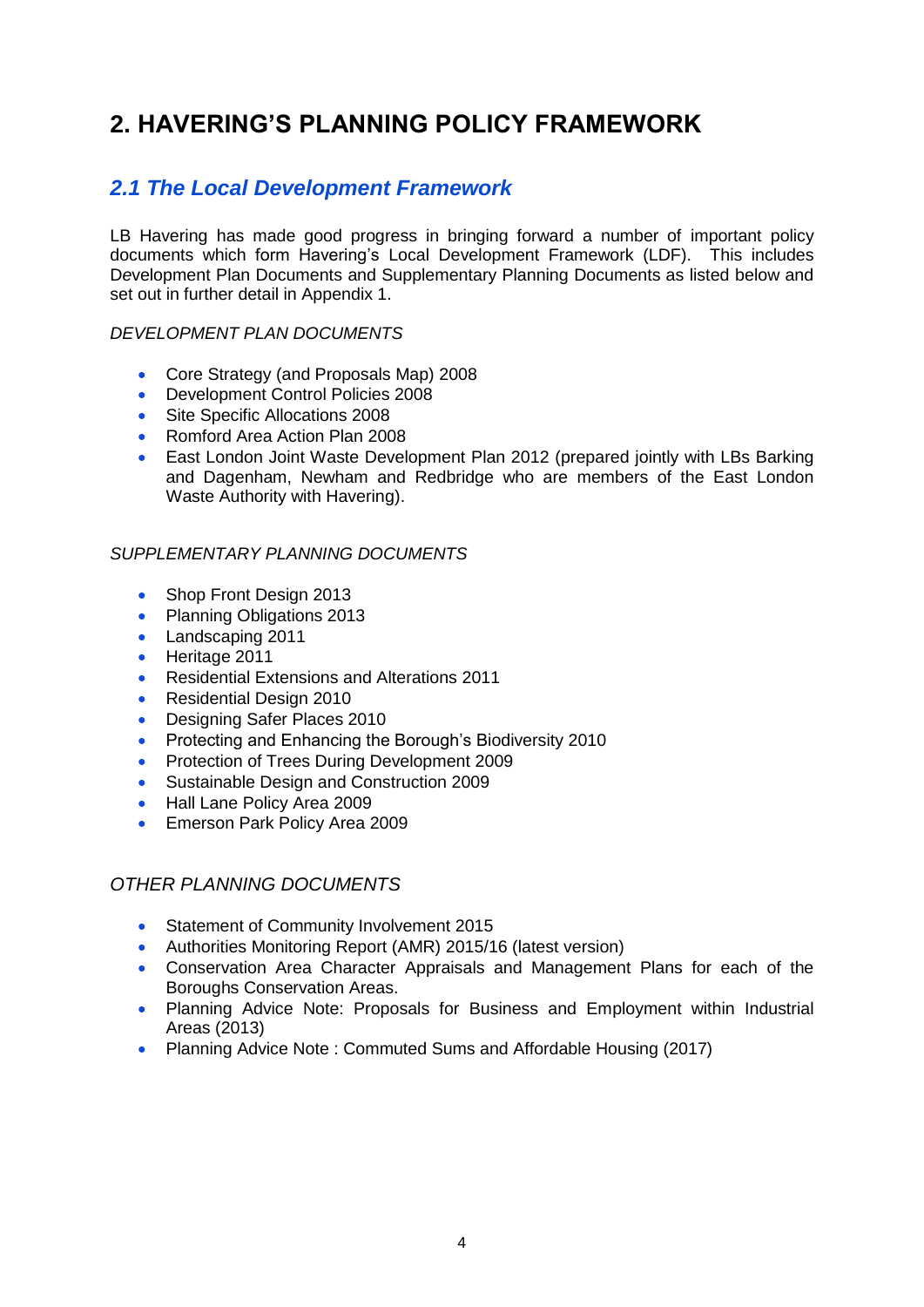# <span id="page-4-0"></span>**3. SCHEDULE OF PLANNING DOCUMENTS TO BE PREPARED**

## *3.1 Overview of documents to be produced*

LB Havering was one of the first local authorities to take its borough-wide planning policies through to adoption as part of its LDF (Local Development Framework). The Core Strategy, Development Control Policies, Proposals Map, and Site Specific Allocations were all adopted in 2008. As set out in section 2, Local Development Frameworks have now been replaced with Local Plans.

The Council is now taking forward a new Local Plan which will guide future growth and development within the borough over the next 15 years up to 2031 and will help deliver the Council's new vision 'Havering – Making a Greater London'.

Initial (Regulation 18) consultation was undertaken in early 2015 and a Local Plan Direction of Travel document was published in late 2016. Consultation on the Proposed Submission Local Plan (regulation 19) took place in summer 2017.

A number of evidence base documents have been produced to support the development of the Local Plan. These are listed within section 3.2.

The Council is also progressing:

- a Site Specific Allocations Local Plan which will identify individual sites for specific uses that are intended to assist in delivering the priorities, objectives and strategy set out the overarching Local Plan; and
- a Community Infrastructure Levy which will set the rates for developer contributions towards the cost of supporting infrastructure.

The Council is in the process of reviewing existing Supplementary Planning Documents (SPDs) to determine which ones will need to be retained and updated, those which are no longer needed and any new SPDs that are needed. The Council is progressing a Masterplan for Romford, at this stage it is envisaged that this will be taken forward as a Supplementary Planning Document.

The Council will continue to keep the Conservation Area Appraisals and Management Plans up-to-date. The Romford Conservation Area will be the first to be updated as it is currently on Historic England's Heritage at Risk Register and Romford Town Centre will see a significant quantum of development over the next 15 years.

The Localism Act introduced Neighbourhood Plans that can be produced by designated community forums. The Council has not received any applications to create a community forum and is unaware of any local communities seeking to produce a neighbourhood plan.

An indicative timetable for all document preparation / review is set out in Appendix 3.2.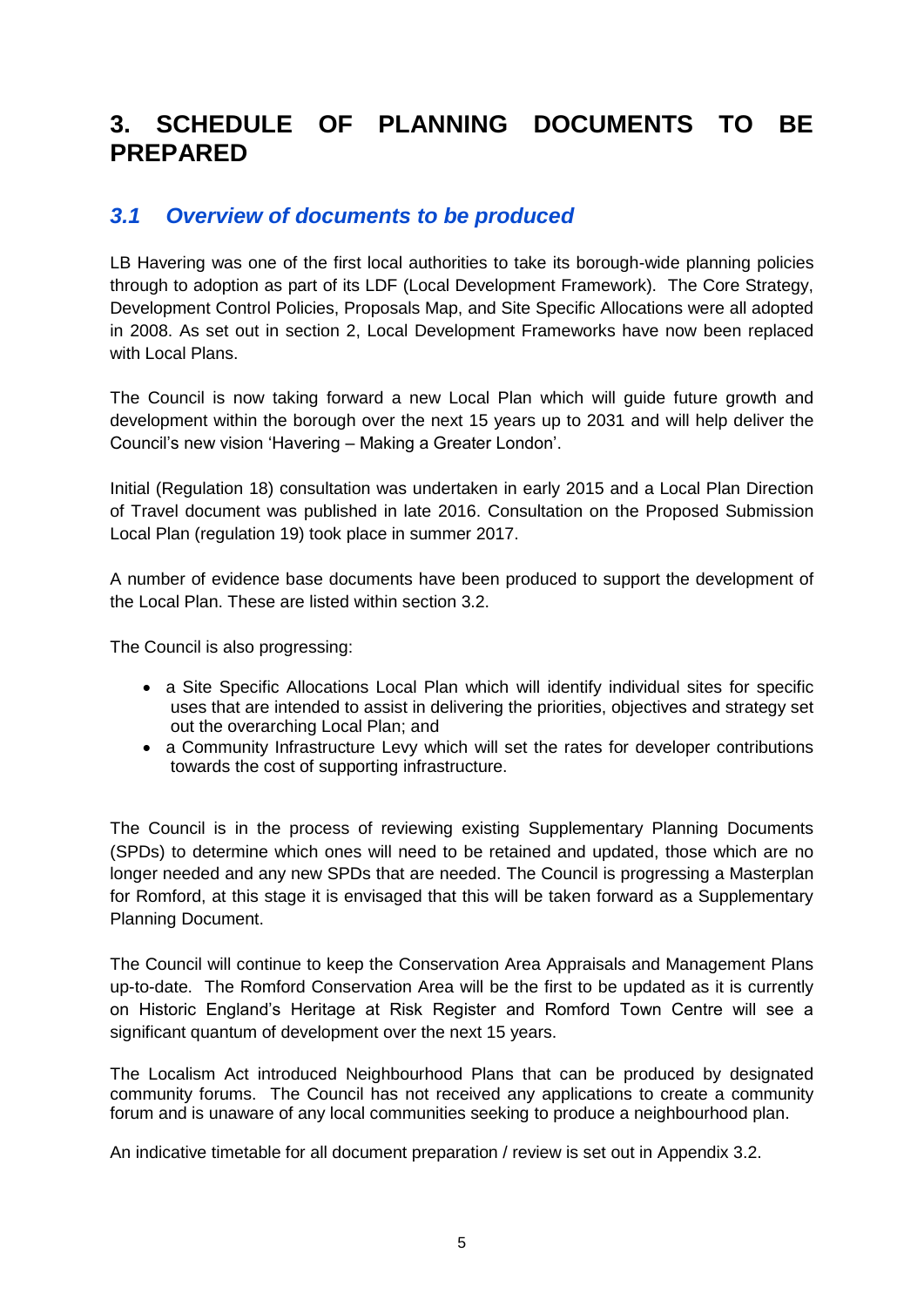# *3.2 Document Schedules*

#### **HAVERING LOCAL PLAN**

**Subject and Scope:** The Local Plan will set out policies which guide how and where development should take place up to 2031.

*Reason for preparation:* The key LDF documents were adopted in 2008 and are due for review. The Government has published the National Planning Policy Framework (2012) and the London Mayor published a London Plan in 2015 (consolidated with alterations since 2011).

*Status: Development Plan Document* 

*Chain of Conformity:* Consistent with National Planning Policy (NPPF) and in general conformity with the London Plan

*Geographical Coverage:* Borough-wide

#### *Production Milestones:*

- Evidence Gathering: complete
- Public consultation on issues and priorities (Regulation 18): Spring 2015
- Local Plan Direction of Travel document published: Winter 2016
- Public consultation on Proposed Submission version (Regulation 19): Summer 2017
- Submission: Autumn Spring 2018
- **Examination in Public: Summer 2018**
- Formal Adoption: Early 2019

#### *Evidence Base:*

The following evidence base and supporting documents have been prepared to support the Local Plan.

- Strategic Flood Risk Assessment Level 1 (2016)
- Retail and Commercial Leisure Needs Assessment (2015) and update (2018)
- **Employment Land Review (2015) and addendum (2018)**
- Outer North East London Strategic Housing Market Assessment (SHMA) and Update for Havering (2016)
- Open Space, Allotments, Sport and Recreation Needs Assessment (2016)
- Infrastructure Delivery Plan (2018)
- Viability Assessment (2017)
- Gypsy and Traveller Accommodation Assessment (2018)
- Gypsy and Traveller Position Statement (2018)
- Sustainability Appraisal and Habitats Regulation Assessment (2017)
- Green Belt Study (2016)
- Site Green Belt Assessment and Sustainability Assessment (2018)
- Local Plan Wind Resource Evidence Base (2016)
- Housing and Land Supply Position Statement (2018)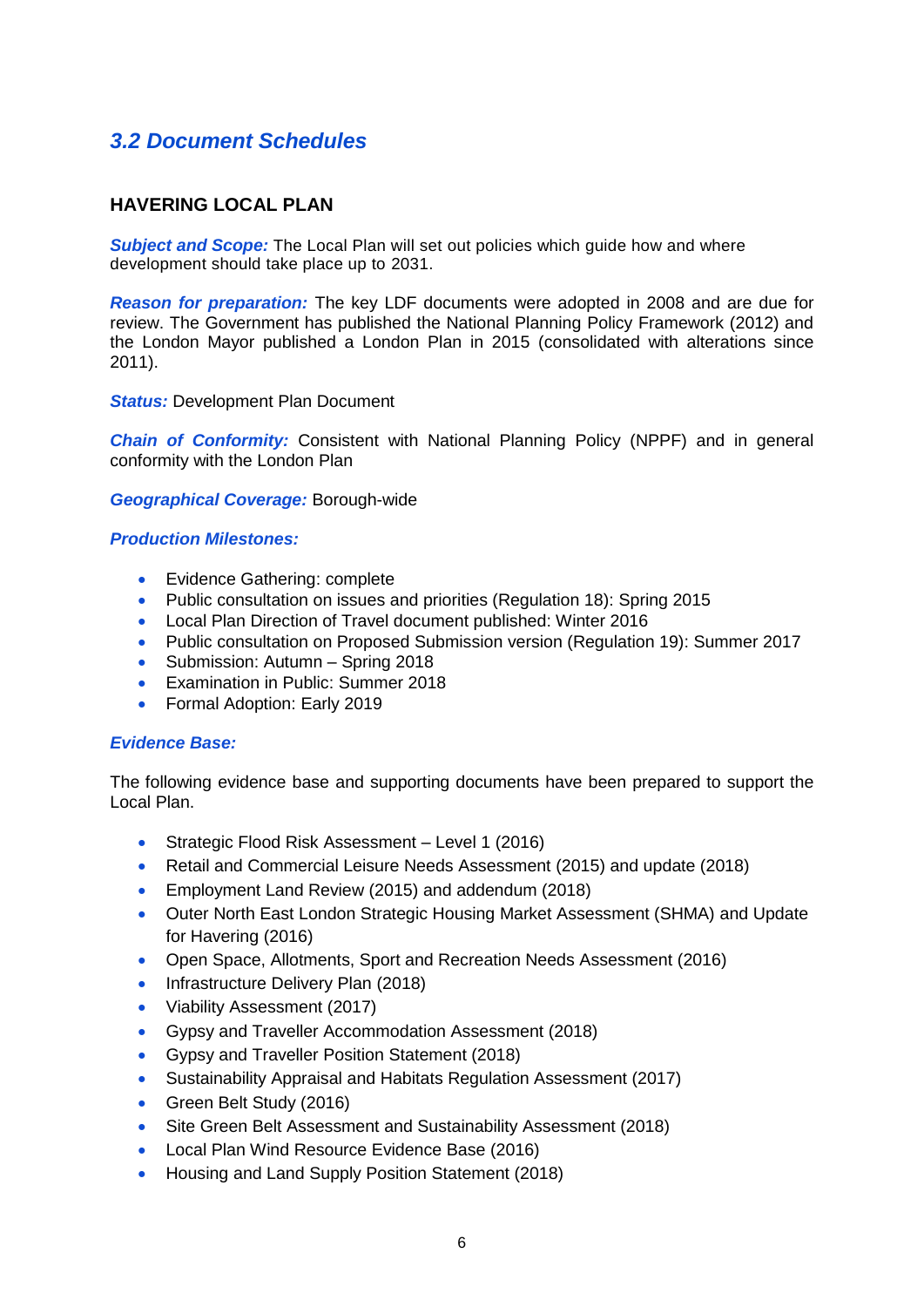- **Equalities Impact Assessment (2018)**
- Health Impact Assessment (2018)
- Town Centre Position Paper (2017)
- Residential Car Parking Standards (2017)
- Transport Position Statement (2018)
- Havering Strategic Modelling Technical Note 2016
- Havering Sites of Importance for Nature Conservation (SINC) Review (2017)

*Note: This list is not necessarily exhaustive. Other documents and strategies prepared by the Council and other stakeholders may also be used as part of the evidence base for the Local Plan.* 

#### **HAVERING SITE SPECIFIC ALLOCATIONS LOCAL PLAN**

*Subject and Scope:* This document will allocate specific development sites for particular uses.

*Reason for preparation:* The current Site Specific Allocations document was adopted in 2008 as part of the Local Development Framework and will need to be reviewed in light of the London Plan 2015, the National Planning Policy Framework and new Planning Regulations.

#### **Status: Development Plan Document**

*Chain of Conformity:* Consistent with National Planning Policy (NPPF) and in general conformity with the London Plan

*Geographical Coverage:* Borough-wide

#### *Production Milestones:*

- Public consultation on issues and priorities (Regulation 18): Summer/ Autumn 2018
- Public consultation on Proposed Submission version (Regulation 19): Winter 2018/19
- Submission: Spring 2019
- Examination in Public: Summer 2019
- Formal Adoption: Winter Winter 2019/20

#### **COMMUNITY INFRASTRUCTURE LEVY**

**Subject and Scope:** The Havering Community Infrastructure Levy (CIL) will set the rates for developer contributions that the Council will charge on new developments towards the cost of infrastructure.

**Status:** Local Development Document

**Chain of Conformity:** National Planning Policy and Planning Regulations and the Mayoral Community Infrastructure Levy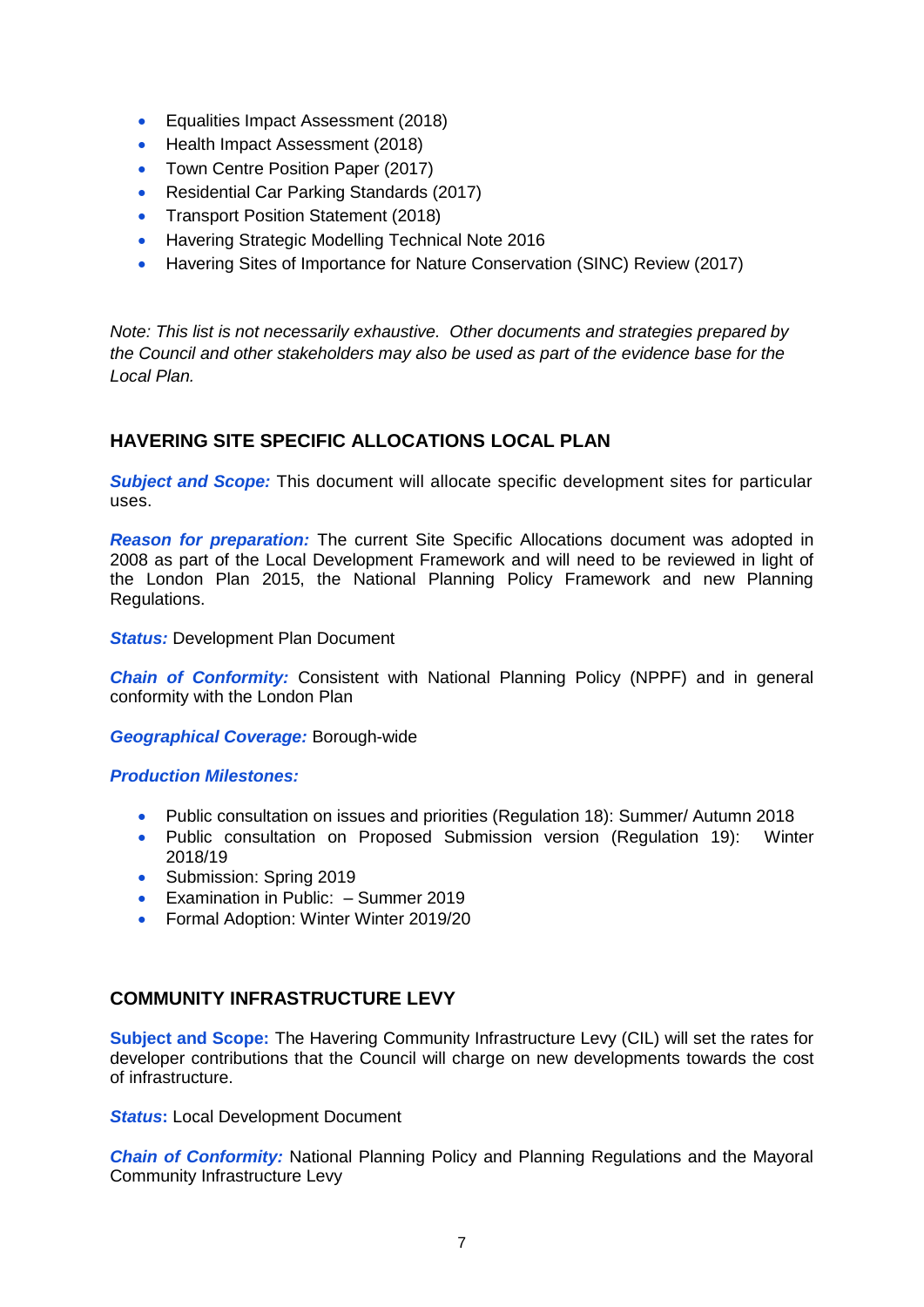#### *Geographical Coverage***:** Borough-wide

#### *Production Milestones:*

- **•** Evidence gathering: 2013 onwards
- Preliminary Draft Charging Schedule document preparation: Summer / Autumn 2014
- Public consultation on Preliminary Draft Charging Schedule (PDCS): Spring 2015
- Public consultation on the Draft Charging Schedule (DCS): Summer 2018
- Submission to the Secretary of State: Autumn 2018
- **Examination in Public: Winter 2018/19**
- Adoption: Spring 2019

# <span id="page-7-0"></span>**5. MONITORING AND REVIEW**

The Localism Act 2011 requires local authorities to prepare and publish an Authority Monitoring Report containing information on the implementation of the Local Development Scheme and the extent to which the policies set out in the Local Development Framework or Local Plan are being achieved. This report was previously known as the Annual Monitoring Report and is published i each year.

The Council will continue to prepare an Authority Monitoring Report each year.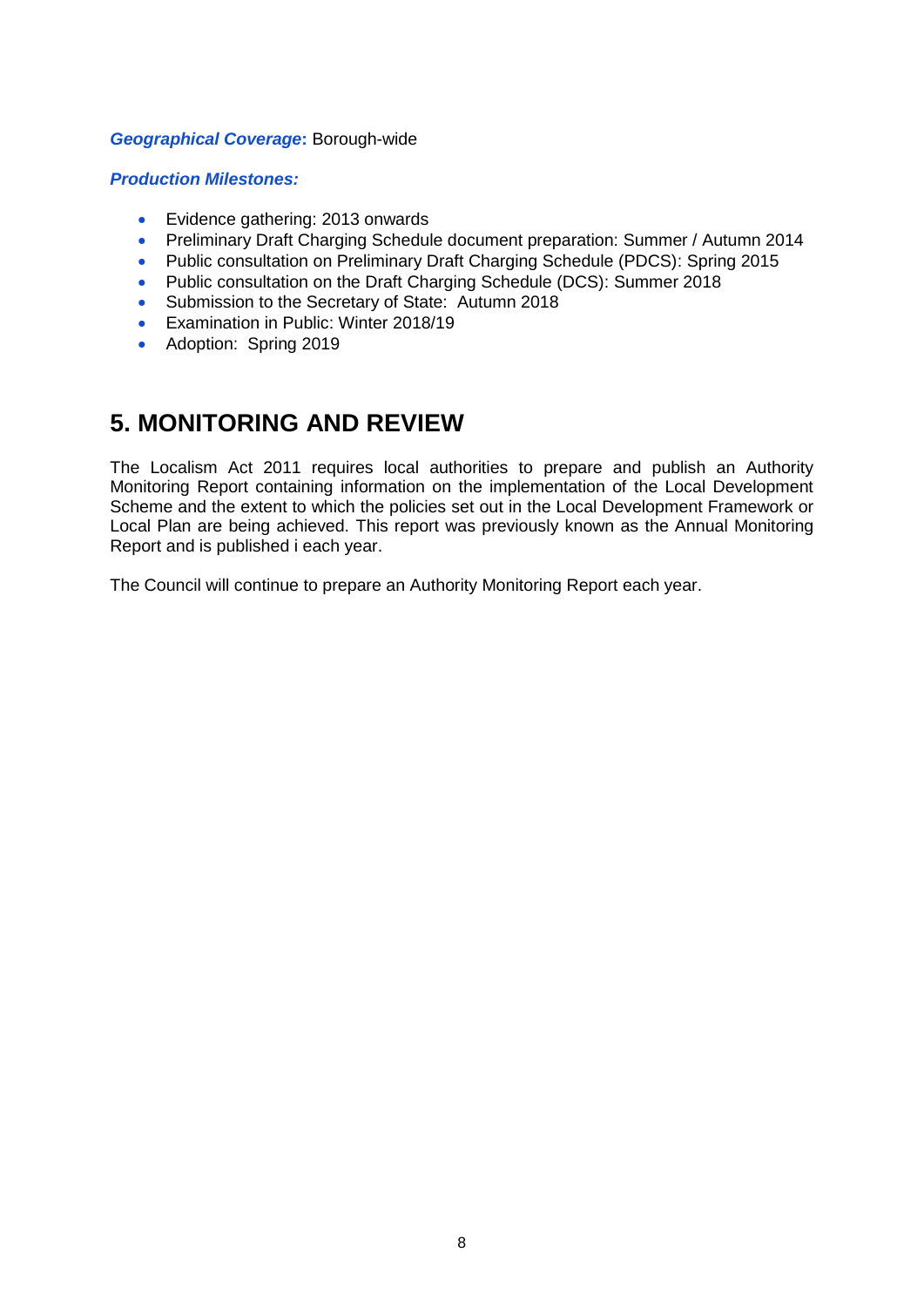## *APPENDIX I: ADOPTED DOCUMENTS AND REVIEW DATE*

<span id="page-8-0"></span>

| <b>Document</b>                               | <b>Status</b>                        | <b>Description</b>                                                                                                                                                                                                                                                                               | <b>Geographical</b><br><b>Coverage</b>                            | <b>Chain of</b><br>conformity/                                                                                   | <b>Adoption date</b> | <b>Review</b>                                                                                                                                |
|-----------------------------------------------|--------------------------------------|--------------------------------------------------------------------------------------------------------------------------------------------------------------------------------------------------------------------------------------------------------------------------------------------------|-------------------------------------------------------------------|------------------------------------------------------------------------------------------------------------------|----------------------|----------------------------------------------------------------------------------------------------------------------------------------------|
| <b>Core Strategy</b>                          | Development<br><b>Plan Document</b>  | Establishes the Council's vision,<br>objectives and spatial strategy<br>for the future development of the<br>Borough and contains strategic<br>policies.                                                                                                                                         | Borough-wide                                                      | <b>National Planning</b><br>Policy, The<br>London Plan and<br>Havering's<br>Sustainable<br>Community<br>Strategy | <b>July 2008</b>     | Will be reviewed as part of<br>the new Local Plan (see<br>page 6 for more details)                                                           |
| <b>Development</b><br><b>Control Policies</b> | Development<br><b>Plan Document</b>  | Provides detailed guidance on<br>the criteria against which<br>planning applications will be<br>determined.                                                                                                                                                                                      | Borough-wide                                                      | <b>National Planning</b><br>Policy, The<br>London Plan and<br>Havering's<br>Sustainable<br>Community<br>Strategy | October 2008         | Will be reviewed as part of<br>the new Local Plan (see<br>page 6 for details)                                                                |
| <b>Proposals Map</b>                          | Development<br><b>Plan Documents</b> | Provides a spatial<br>representation of the policies in<br>the Core Strategy and<br><b>Development Control Policies</b><br><b>DPDs</b>                                                                                                                                                           | Borough-wide                                                      | <b>National Planning</b><br>Policy, The<br>London Plan and<br>Havering's<br>Sustainable<br>Community<br>Strategy | October 2008         | Will be reviewed as part of<br>the new Local Plan (see<br>page 6 for details)                                                                |
| <b>Site Specific</b><br><b>Allocations</b>    | Development<br>Plan Document         | Sets out the specific allocations<br>for individual sites across the<br>borough except for sites in<br>Romford Town Centre which are<br>identified in the Romford Area<br>Action Plan and sites for waste<br>management which are<br>identified in the Joint Waste<br>Development Plan Document. | Borough-wide                                                      | Core Strategy and<br>Development<br><b>Control Policies</b><br>DPD and<br>Proposals Map                          | <b>July 2008</b>     | Will be reviewed and<br>replaced by a new Site<br><b>Specific Allocations Local</b><br>Plan (see page 7 for more<br>details)                 |
| <b>Romford Area</b><br><b>Action Plan</b>     | Development<br>Plan Document         | Provides the planning<br>framework for the future<br>development and regeneration<br>of Romford town centre up to<br>2020. It includes specific policies                                                                                                                                         | Romford Town Centre -<br>as defined on the<br>Proposals Map 2008. | Core Strategy and<br>Development<br><b>Control Policies</b><br><b>DPD</b>                                        | October<br>2008      | Will be reviewed as part of<br>the new Local Plan and the<br><b>Site Specific Allocations</b><br>Local Plan (see page 7 for<br>more details) |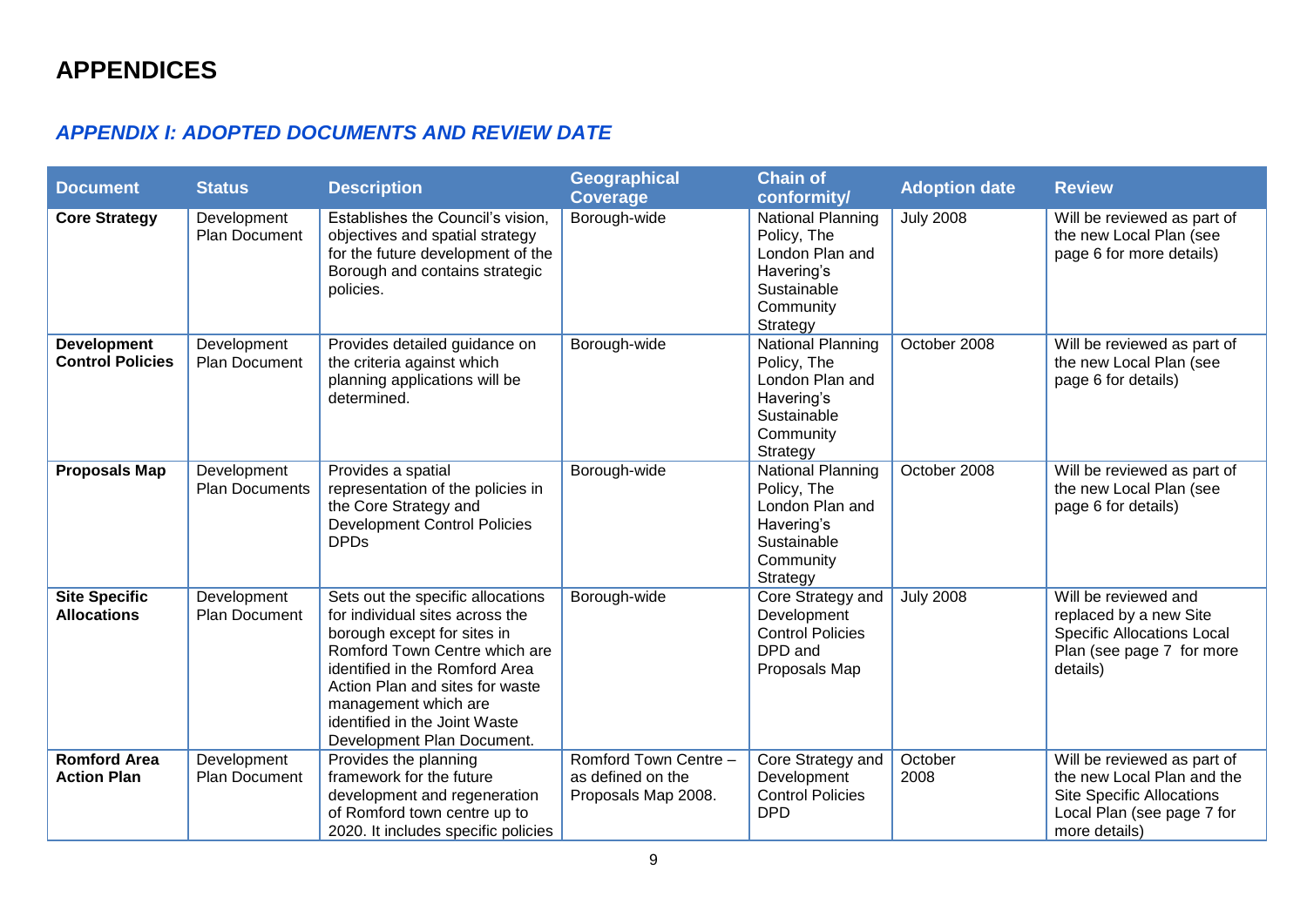|                                                               |                                       | and site allocations relevant to<br>Romford.                                                                                                                                                                                                                                                             |                                                                                                                 |                                                                                                            |                  |                                                                                                               |
|---------------------------------------------------------------|---------------------------------------|----------------------------------------------------------------------------------------------------------------------------------------------------------------------------------------------------------------------------------------------------------------------------------------------------------|-----------------------------------------------------------------------------------------------------------------|------------------------------------------------------------------------------------------------------------|------------------|---------------------------------------------------------------------------------------------------------------|
| <b>Joint Waste</b><br><b>Development</b><br>Plan              | Development<br>Plan Document          | The Joint Waste DPD sets<br>proposals and policies for<br>sustainable waste management<br>for the four East London Waste<br>Authority boroughs.                                                                                                                                                          | London Borough of<br>Havering and the<br>adjoining Boroughs of<br>Barking and Dagenham,<br>Newham and Redbridge | Core Strategy and<br>Development<br><b>Control Policies</b><br>DPD and the<br>Proposals Map<br>2008.       | February 2012    | No review currently planned                                                                                   |
| <b>Statement of</b><br><b>Community</b><br><b>Involvement</b> | Local<br>Development<br>Document      | Sets out how the community and<br>other stakeholders will be<br>involved in the preparation of<br>future planning policy<br>documents such as the Local<br>Plan and in decision regarding<br>planning applications.                                                                                      | Borough-wide                                                                                                    |                                                                                                            | February 2015    | No review currently planned                                                                                   |
| <b>Shop Front</b><br><b>Design</b>                            | Supplementary<br>Planning<br>Document | Provides guidance to<br>businesses, developers and the<br>public on shop front and signage<br>schemes and key issues to be<br>considered in developing an<br>appropriate design.                                                                                                                         | Borough-wide                                                                                                    | Core Strategy and<br>Development<br><b>Control Policies</b><br>DPD and<br>Romford Area<br>Action Plan DPD. | June 2013        | SPD will be reviewed<br>following adoption of the<br>Local Plan                                               |
| <b>Planning</b><br><b>Obligations</b>                         | Supplementary<br>Planning<br>Document | Sets out the Council's approach<br>to planning obligations and sets<br>a 'standard charge' for new<br>residential development to<br>ensure that development<br>contributes financially towards<br>the provision of required<br>infrastructure and services.                                              | Borough-wide                                                                                                    | Core Strategy and<br>Development<br><b>Control Policies</b><br><b>DPD</b>                                  | February 2013    | Will be replaced by the<br><b>Havering Community</b><br>Infrastructure Levy (see<br>pages 7 for more details) |
| Landscaping                                                   | Supplementary<br>Planning<br>Document | Provides guidance on the<br>implementation of those Core<br><b>Strategy and Development</b><br>Control policies which seek to<br>promote and facilitate the<br>creation of high quality<br>landscapes as part of all<br>developments and conserve and<br>enhance the quality of<br>Havering's landscape. | Borough-wide                                                                                                    | Core Strategy and<br>Development<br><b>Control Policies</b><br><b>DPD</b>                                  | <b>July 2011</b> | SPD will be reviewed<br>following adoption of the<br>Local Plan                                               |
| Heritage                                                      | Supplementary<br>Planning<br>Document | Seeks to ensure appropriate<br>identification, protection,<br>enhancement and management<br>of Havering's heritage assets by                                                                                                                                                                             | Borough-wide                                                                                                    | Core Strategy and<br>Development<br><b>Control Policies</b><br><b>DPD</b>                                  | April 2011       | SPD will be reviewed<br>following adoption of the<br>Local Plan                                               |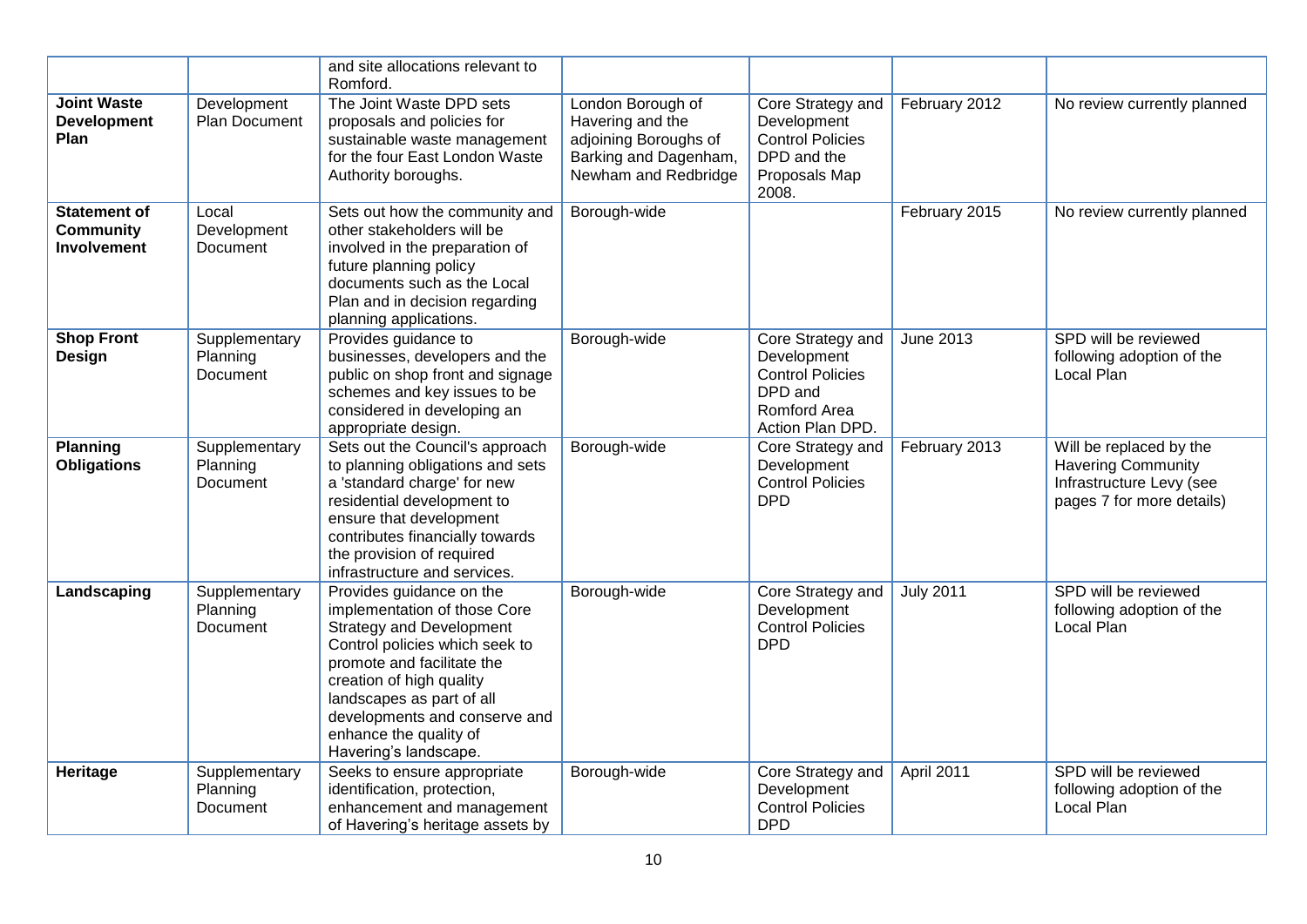|                                                                                   |                                       | providing additional guidance on<br>the implementation of those<br>Core Strategy and Development<br>Control policies relating to<br>heritage.                                                                                                                                                     |              |                                                                           |               |                                                                        |
|-----------------------------------------------------------------------------------|---------------------------------------|---------------------------------------------------------------------------------------------------------------------------------------------------------------------------------------------------------------------------------------------------------------------------------------------------|--------------|---------------------------------------------------------------------------|---------------|------------------------------------------------------------------------|
| <b>Residential</b><br><b>Extensions and</b><br><b>Alterations</b>                 | Supplementary<br>Planning<br>Document | Provides design guidance to<br>ensure householder<br>development is sympathetic to<br>the existing property and the<br>street scene and does not<br>detrimentally affect the living<br>conditions of neighbouring<br>properties.                                                                  | Borough-wide | Core Strategy and<br>Development<br><b>Control Policies</b><br><b>DPD</b> | March 2011    | SPD will be reviewed<br>following adoption of the<br>Local Plan        |
| <b>Residential</b><br>Design                                                      | Supplementary<br>Planning<br>Document | Provides design guidance on the<br>implementation of those Core<br><b>Strategy and Development</b><br>Control Policies relating to new<br>residential development in order<br>to improve the quality of new<br>residential schemes.                                                               | Borough-wide | Core Strategy and<br>Development<br><b>Control Policies</b><br><b>DPD</b> | April 2010    | SPD will be reviewed<br>following adoption of the<br>Local Plan        |
| <b>Designing Safer</b><br><b>Places</b>                                           | Supplementary<br>Planning<br>Document | Provides guidance on the<br>implementation of Core Strategy<br>and Development Control<br>Policies setting out how crime<br>prevention measures can be<br>incorporated into a scheme from<br>the start of the design process to<br>create positive places where<br>people are safe and feel safe. | Borough-wide | Core Strategy and<br>Development<br><b>Control Policies</b><br><b>DPD</b> | February 2010 | SPD will be reviewed<br>following adoption of the<br>Local Plan        |
| <b>Protecting and</b><br><b>Enhancing the</b><br>Borough's<br><b>Biodiversity</b> | Supplementary<br>Planning<br>Document | Provides guidance on how to<br>protect and enhance existing<br>biodiversity and seize<br>opportunities for creating new<br>biodiversity where opportunities<br>arise particularly in new<br>development proposals.                                                                                | Borough-wide | Core Strategy and<br>Development<br><b>Control Policies</b><br><b>DPD</b> | May 2009      | SPD will be reviewed<br>following adoption of the<br>Local Plan        |
| <b>Protection of</b><br><b>Trees During</b><br><b>Development</b>                 | Supplementary<br>Planning<br>Document | Providing guidance to ensure<br>that the amenity and biodiversity<br>value afforded by trees and<br>woodland will be protected and<br>improved. In particular, it seeks<br>to ensure that adequate<br>measures are put in place when                                                              | Borough-wide | Core Strategy and<br>Development<br><b>Control Policies</b><br><b>DPD</b> | April 2009    | SPD will be reviewed<br>following adoption of the<br><b>Local Plan</b> |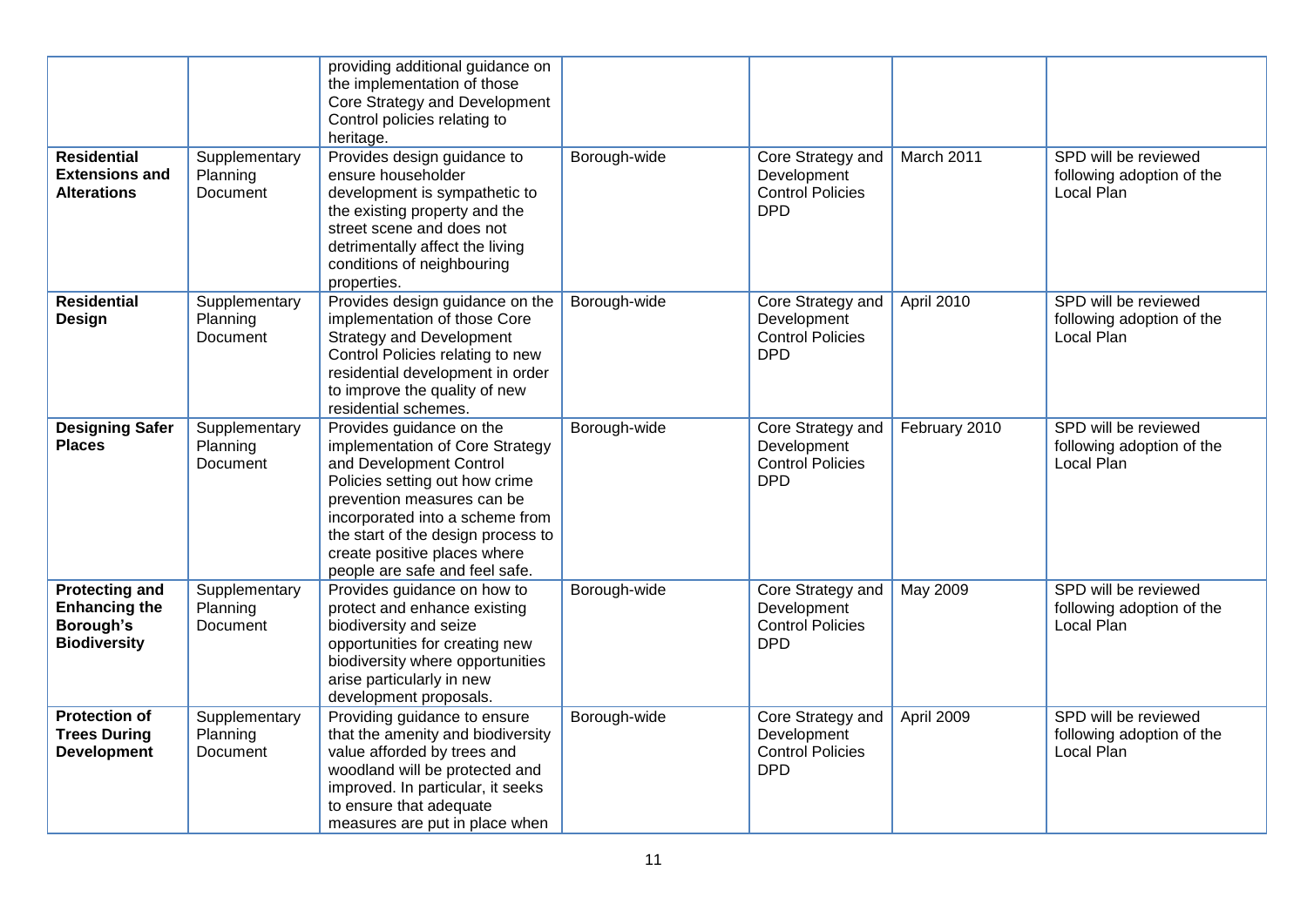|                                                         |                                       | granting planning permission to<br>protect trees during construction<br>works.                                                                                                                                                                           |                                                                           |                                                                           |               |                                                                 |
|---------------------------------------------------------|---------------------------------------|----------------------------------------------------------------------------------------------------------------------------------------------------------------------------------------------------------------------------------------------------------|---------------------------------------------------------------------------|---------------------------------------------------------------------------|---------------|-----------------------------------------------------------------|
| <b>Sustainable</b><br>Design and<br><b>Construction</b> | Supplementary<br>Planning<br>Document | Provides further detail on the<br>implementation of those Core<br><b>Strategy and Development</b><br>Control Policies focused on<br>ensuring that new developments<br>are built to a high standard of<br>sustainable construction and<br>design.         | Borough-wide                                                              | Core Strategy and<br>Development<br><b>Control Policies</b><br><b>DPD</b> | April 2009    | SPD will be reviewed<br>following adoption of the<br>Local Plan |
| <b>Hall Lane Policy</b><br>Area                         | Supplementary<br>Planning<br>Document | Provides further detail on the<br>implementation of Development<br>Control Policy DC69 (Other<br>Areas of Special Townscape or<br>Landscape Character) which<br>aims to maintain or enhance the<br>special character of the Hall<br>Lane Policy Area.    | Hall Lane Policy Area as<br>shown on the Proposals<br>Map 2008.           | Core Strategy and<br>Development<br><b>Control Policies</b><br><b>DPD</b> | February 2009 | SPD will be reviewed<br>following adoption of the<br>Local Plan |
| <b>Emerson Park</b><br><b>Policy Area</b>               | Supplementary<br>Planning<br>Document | Provides further detail on the<br>implementation of Development<br>Control Policy DC69 (Other<br>Areas of Special Townscape or<br>Landscape Character) which<br>aims to maintain or enhance the<br>special character of the<br>Emerson Park Policy Area. | <b>Emerson Park Policy</b><br>Area as shown on the<br>Proposals Map 2008. | Core Strategy and<br>Development<br><b>Control Policies</b><br><b>DPD</b> | February 2009 | SPD will be reviewed<br>following adoption of the<br>Local Plan |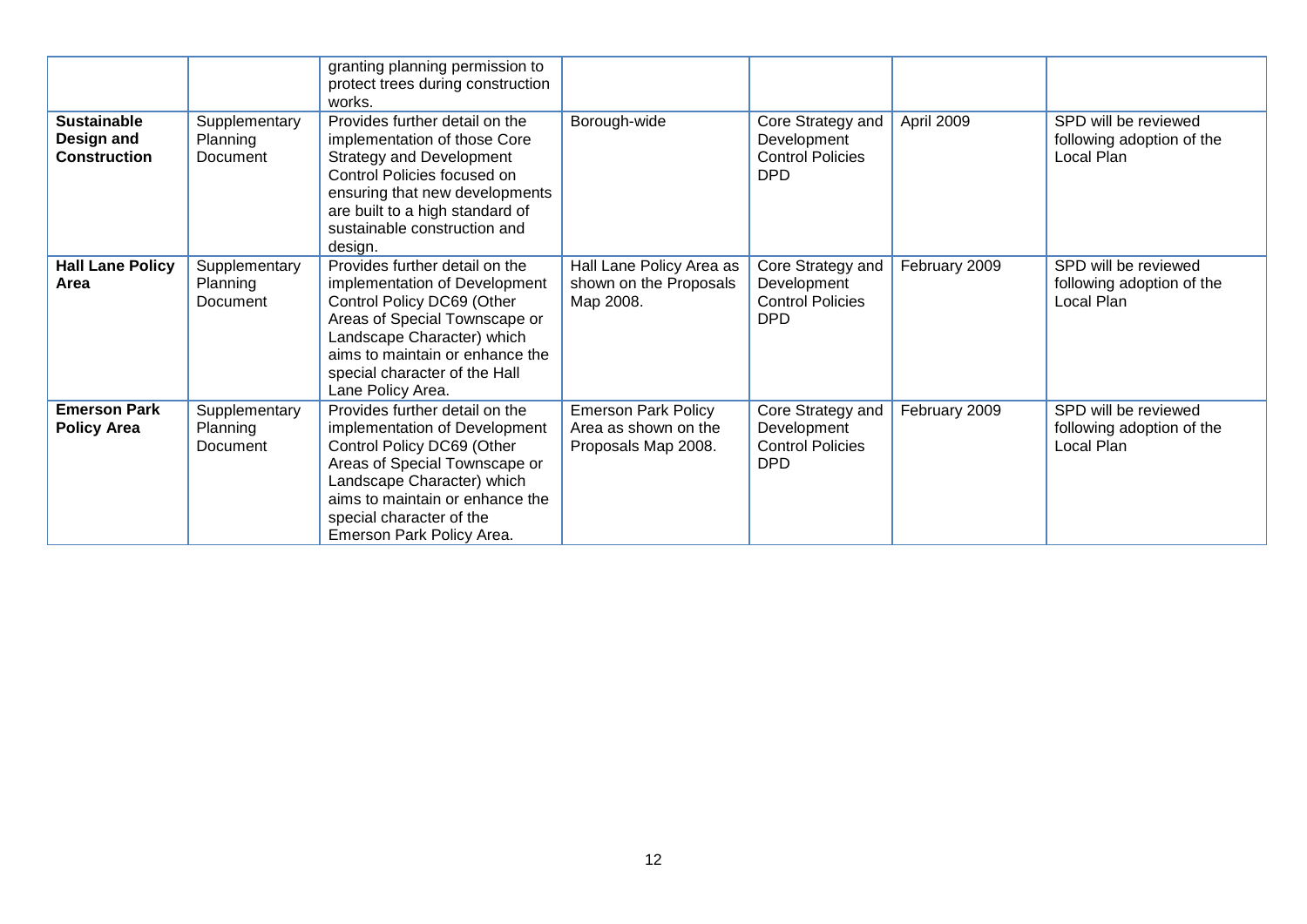### *APPENDIX II. GLOSSARY*

**Adoption** – The final confirmation of a Development Plan or Local Development Document status by a local planning authority.

**Authority Monitoring Report (AMR)** – The Localism Act 2011 requires local authorities to prepare and publish an Authority Monitoring Report containing information on the implementation of the Local Development Scheme (LDS) and the extent to which the policies set out in the Local Development Framework (LDF) or Local Plan documents are being achieved (previously known as Annual Monitoring Report).

**Conservation Area** – an area of special architectural or historic interest, the character or appearance of which is desirable to preserve or enhance.

**Community Infrastructure Levy (CIL)** – A new levy that allows local authorities in England and Wales to raise funds from developers undertaking new building projects in their area.

**Core Strategy** – A Development Plan Document setting out the spatial vision and strategic objectives of the planning framework for an area, having regard to the Community Strategy

**Development Plan** – A document setting out the local planning authority's policies and proposals for the development and use of land and buildings in the authority's area. This includes adopted Local Plans, neighbourhood plans and the London Plan.

**Development Plan Document** – Statutory documents within the Local Development Framework which are subject to specified consultation periods and are subject to independent examination.

**Evidence Base** – The information and data gathered by local authorities to justify the "soundness" of the policy approach set out in Local Development Documents, including physical, economic, and social characteristics of an area.

**Independent Examination** – The process by which a planning inspector may publicly examine a Local Plan before issuing a binding report.

**Inspector's Report** – A report issued by a planning inspector regarding the planning issues debated at the independent examination of a development plan or a planning inquiry.

**Local Development Framework (LDF)** – A 'folder' of documents, which includes all the local planning authority's Local Development Documents.

**Local Development Scheme (LDS)** – The local planning authorities scheduled plan for the preparation of Local Development Documents.

**Local Plan** – The plan for the future development of the local area, drawn up by the local planning authority in consultation with the community

**London Plan** – The Spatial Development Strategy prepared by the Greater London Authority (GLA) for the strategic planning of the Greater London area. The London Plan forms part of the Development Plan for the Borough.

**National Planning Policy Framework** – (replaces previous Planning Policy Statements and Planning Policy Guidance)